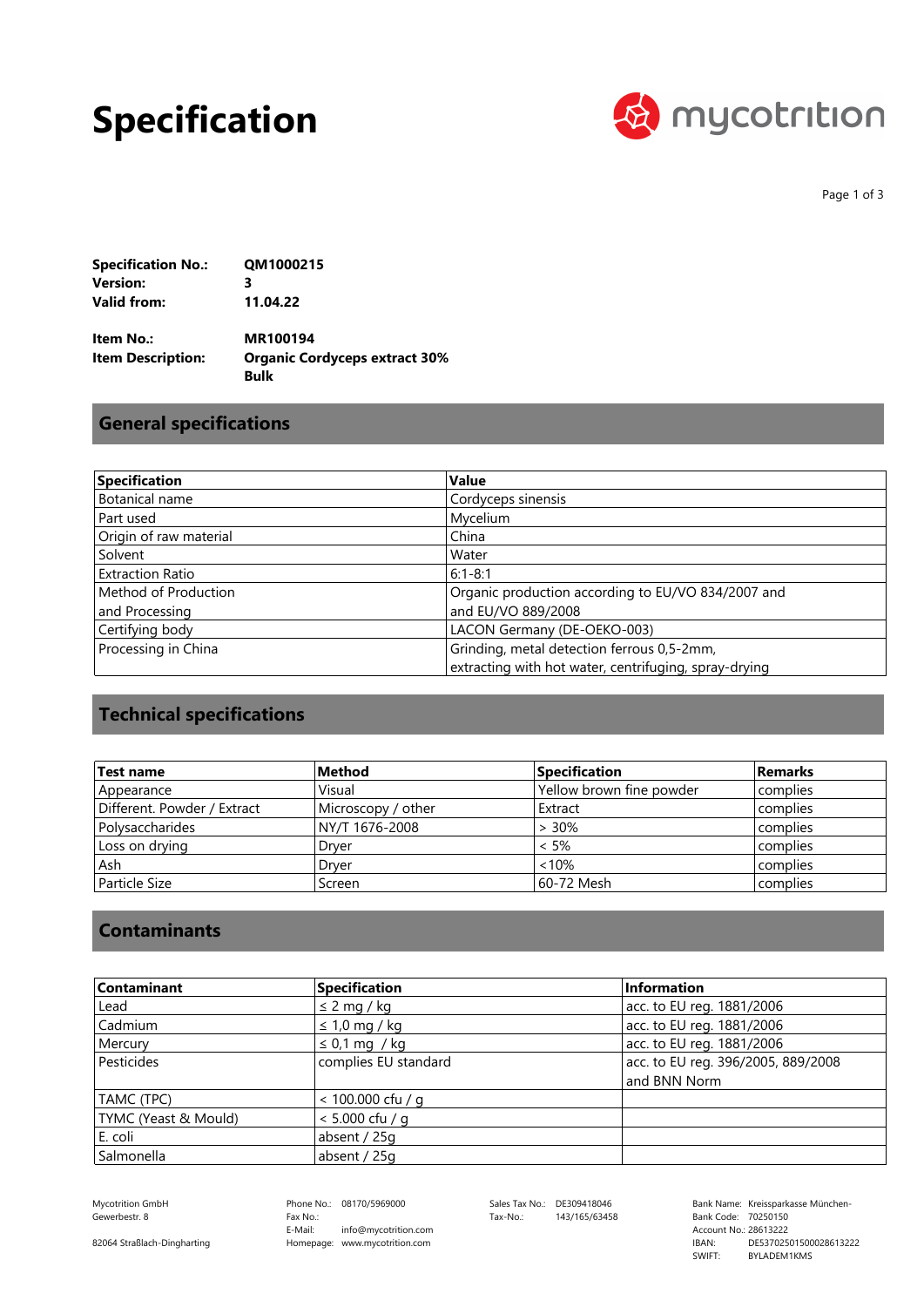# **Specification**



Page 2 of 3

| <b>Contaminant</b> | <b>Specification</b>                       | Information                              |
|--------------------|--------------------------------------------|------------------------------------------|
| Staphylococcus     | absent / 25g                               |                                          |
| <b>GMO</b>         | none GMO                                   | acc. to EU reg. 1829/2003, 1830/2003     |
| Irradiation        | no irradiation used                        | acc. to EU DIRECTIVE 1999/3/EC           |
| Nano               | no nano particles contained                | div. EU reg.                             |
| <b>PAH</b>         | complies EU standard                       | acc. to EU reg. 1881/2006                |
| Safety             | this product is safe for human consumption | for the use in food and food supplements |

### **Shelf life and storage conditions**

| Shelf life         | 4 years when properly stored                             |
|--------------------|----------------------------------------------------------|
| Storage parameters | Store at room temperature or lower, keep tightly closed, |
|                    | protect from light, humadity and insects                 |

### **Packaging**

| Packaging       | 25ka /<br>/ drum; paper drum, 5kg / PE-bag |
|-----------------|--------------------------------------------|
| Inner-Packaging | filled in PE-bag, filled in second PE bag  |
| <b>PE Bags</b>  | tood grade                                 |

### **Allergens declaration according to LMIV**

| Allergen                                                 | contained in product | Note |
|----------------------------------------------------------|----------------------|------|
| Gluten-containing grain (wheat, rye, barley, oats, spelt | No                   |      |
| Crustaceans / shellfish or products thereof              | No                   |      |
| Eggs or products thereof                                 | No.                  |      |
| Fish or products thereof                                 | No                   |      |
| Lupins or products thereof                               | No                   |      |
| Milk or Milk products (including lactose)                | No                   |      |
| Molluscs or products thereof                             | No                   |      |
| Nuts or products thereof                                 | <b>No</b>            |      |
| Sesame seeds or products thereof                         | No                   |      |
| Peanuts or products thereof                              | <b>No</b>            |      |
| Soyabeans or products thereof                            | No                   |      |
| Celery and celeriac                                      | N <sub>o</sub>       |      |
| Mustard or products thereof                              | <b>No</b>            |      |
| Sulphur diocide and sulphites                            | <b>No</b>            |      |

82064 Straßlach-Dingharting

Tax-No.: 143/165/63458

Bank Code: 70250150 SWIFT: IBAN: Bank Code: 70250150<br>Account No.: 28613222 DE53702501500028613222 BYLADEM1KMS